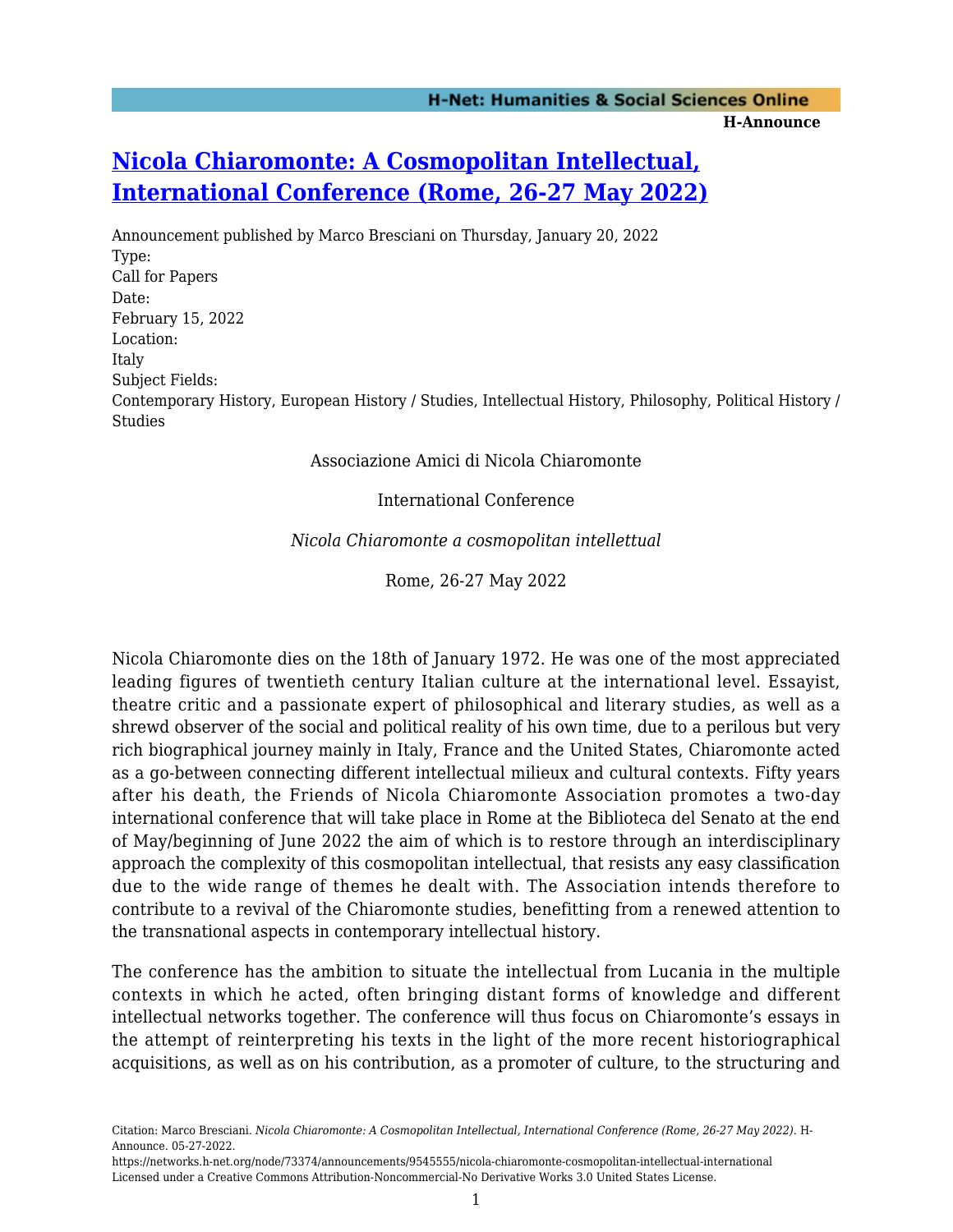## **H-Net: Humanities & Social Sciences Online H-Announce**

evolution of the Italian and Euro-Atlantic intellectual networks in the middle decades of the Twentieth century.

In order to obtain a clearer picture of who is currently working on the figure of Chiaromonte and the intellectual milieux in which he acted, the Association will resort to a call for papers for the selection of the lecturers/speakers. The contributions should deal with the subjects in which the conference will be articulated, namely: *Nicola Chiaromonte and twentieth century politics: Spaces, intellectual networks and circulation of ideas; In defense of cultural freedom and the autonomy of society; The essayist Nicola Chiaromonte among literature, philosophy and theatre* (see program below). Proposals will have to be sent to the Secretary of the Friends of Nicola Chiaromonte Association by 15th February 2022 ([info@amicinicolachiaromonte.org\)](mailto:info@amicinicolachiaromonte.org), and will be examined by a Scientific Committee designated by the Association. The text of the proposal will have to contain the title of the contribution, a short abstract (1000 characters) and a short biographical note of the proponent.

1. *Nicola Chiaromonte and twentieth century politics*

*Antifascism and anticommunism*

*Liberalism, libertarianism, socialism*

*Democracy, cosmopolitanism, right to disobedience*

1. *Spaces, intellectual networks and circulation of ideas*

*The myth of Paris: Nicola Chiaromonte between Italy and France*

*An intellectual middleman between Europe and America*

*Nicola Chiaromonte a cosmopolitan intellectual during the Cold War: his attention toward Eastern Europe intellectual dissenters.*

1. *In defense of cultural freedom and the autonomy of society*

*The critique of realism and ideologies and the reassessment of Utopia*